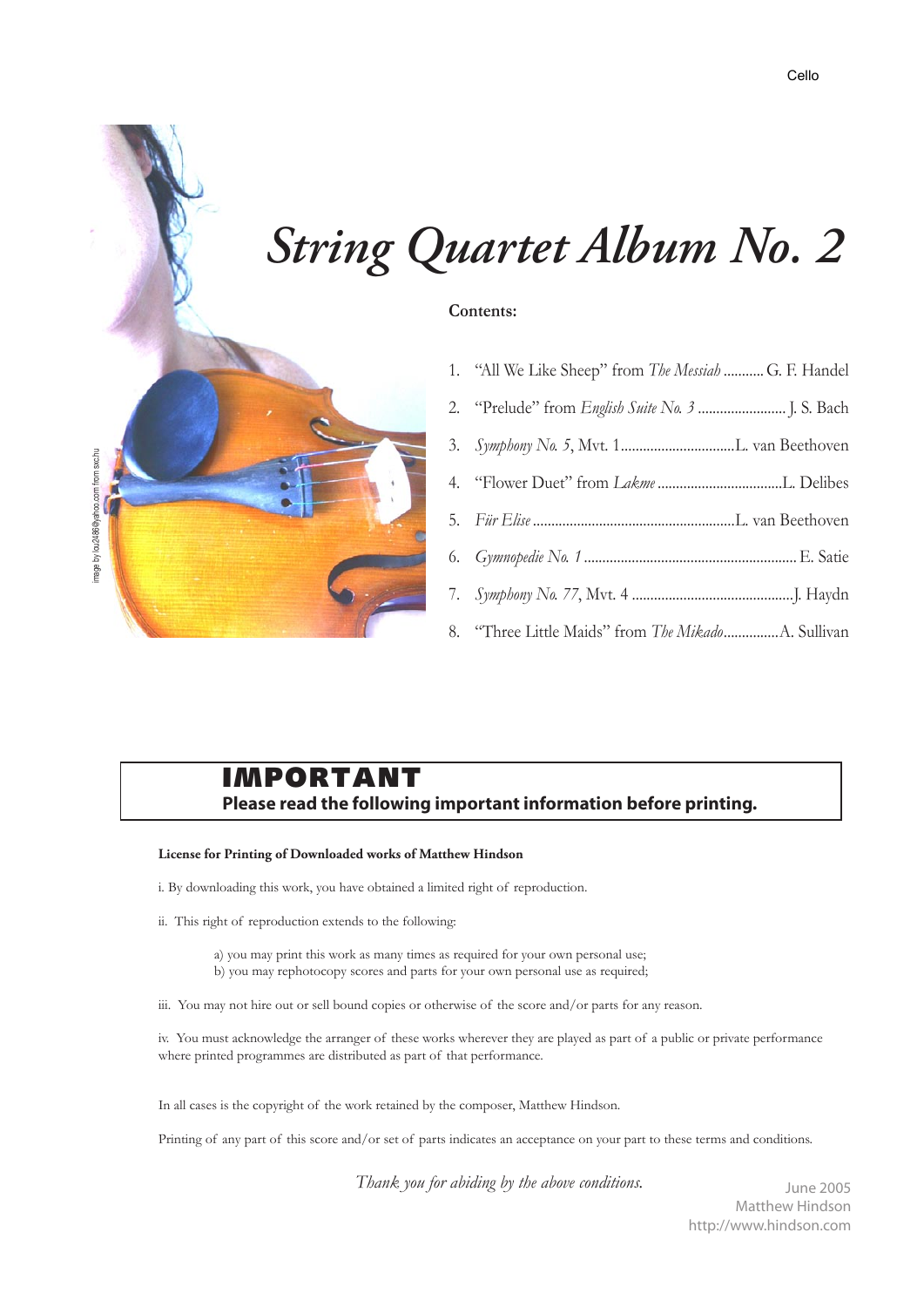Cello G. F. Handel, arranged Matthew Hindson 2004















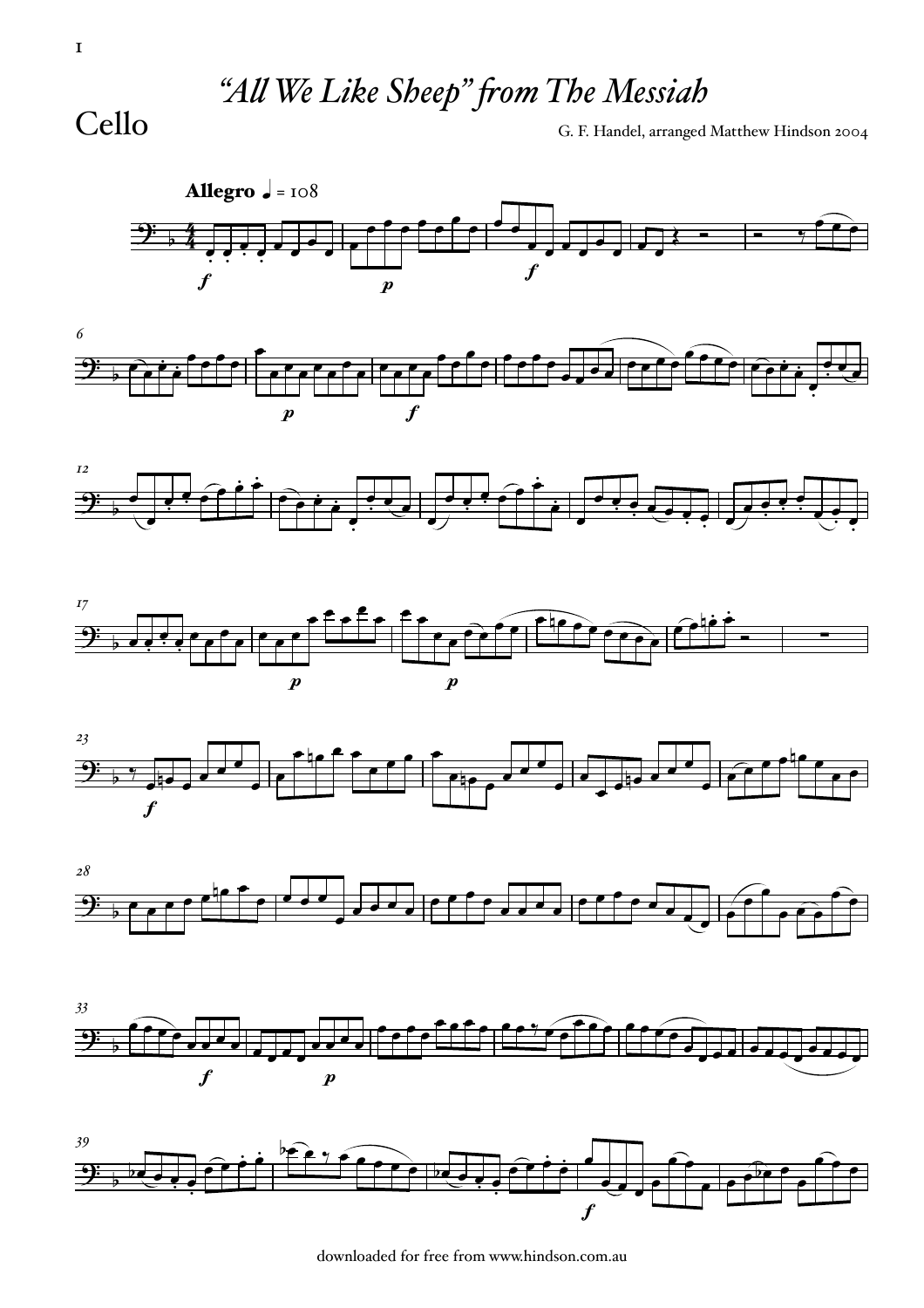













downloaded for free from www.hindson.com.au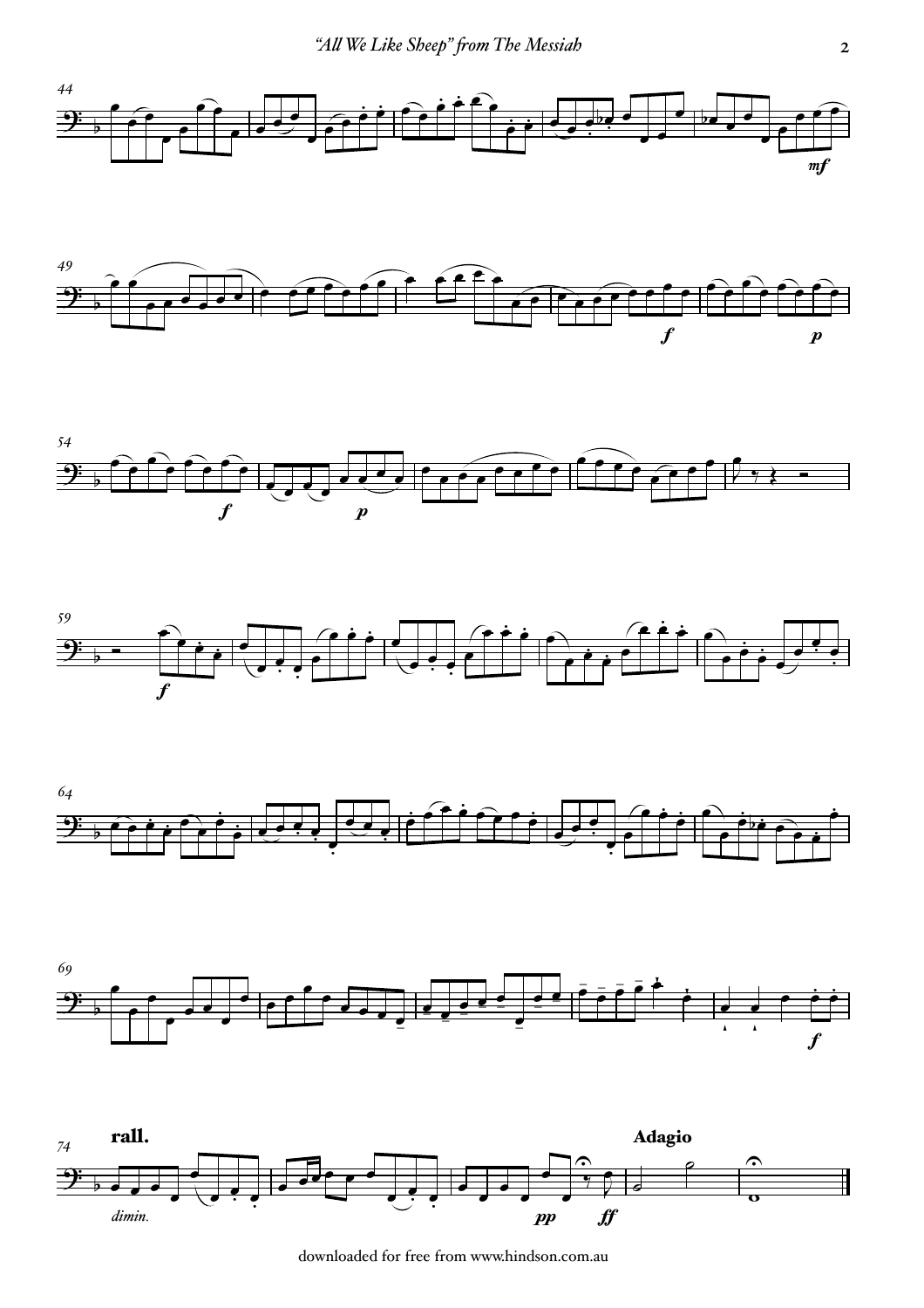Cello J. S. Bach, arranged Matthew Hindson 2004













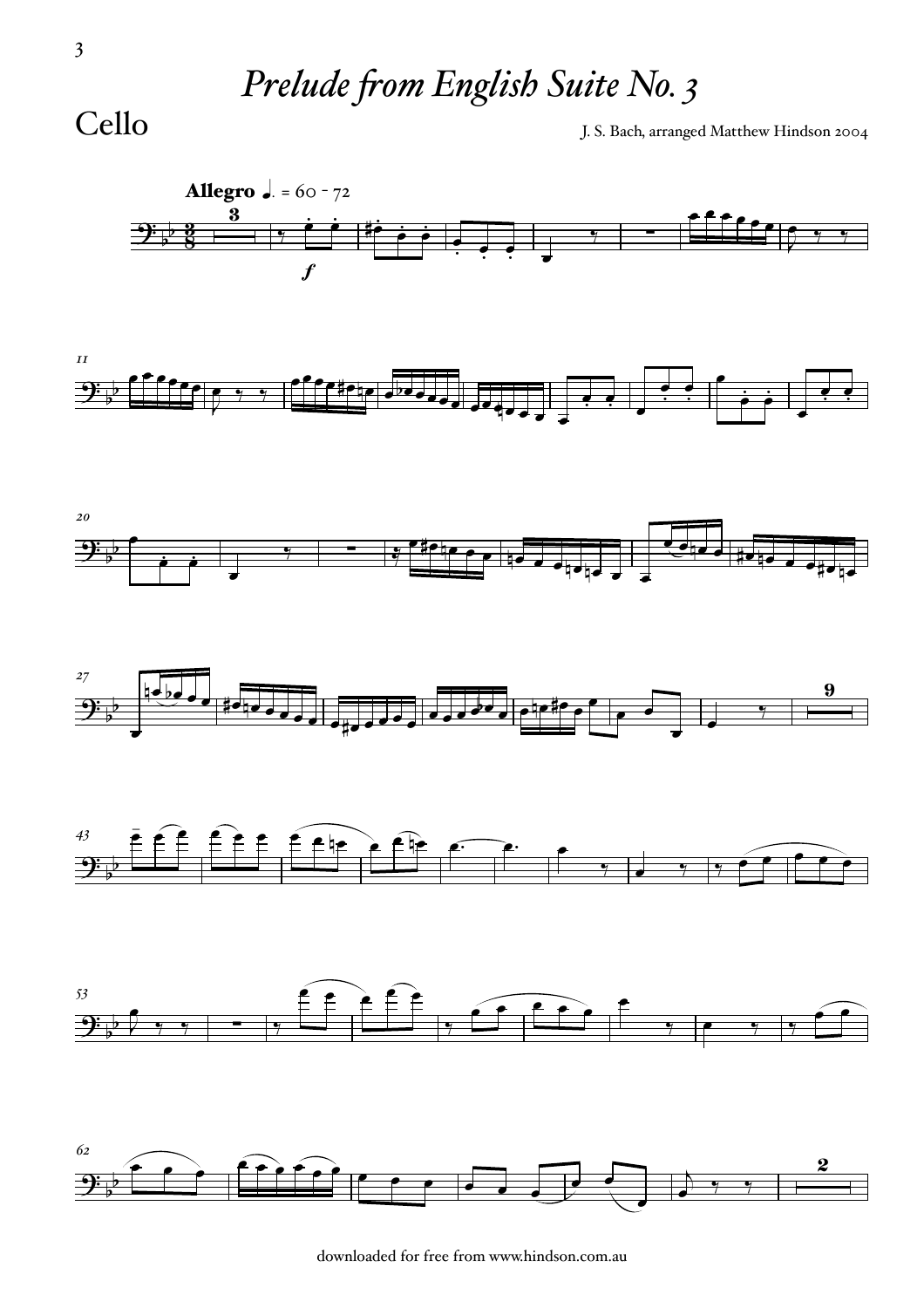

downloaded for free from www.hindson.com.au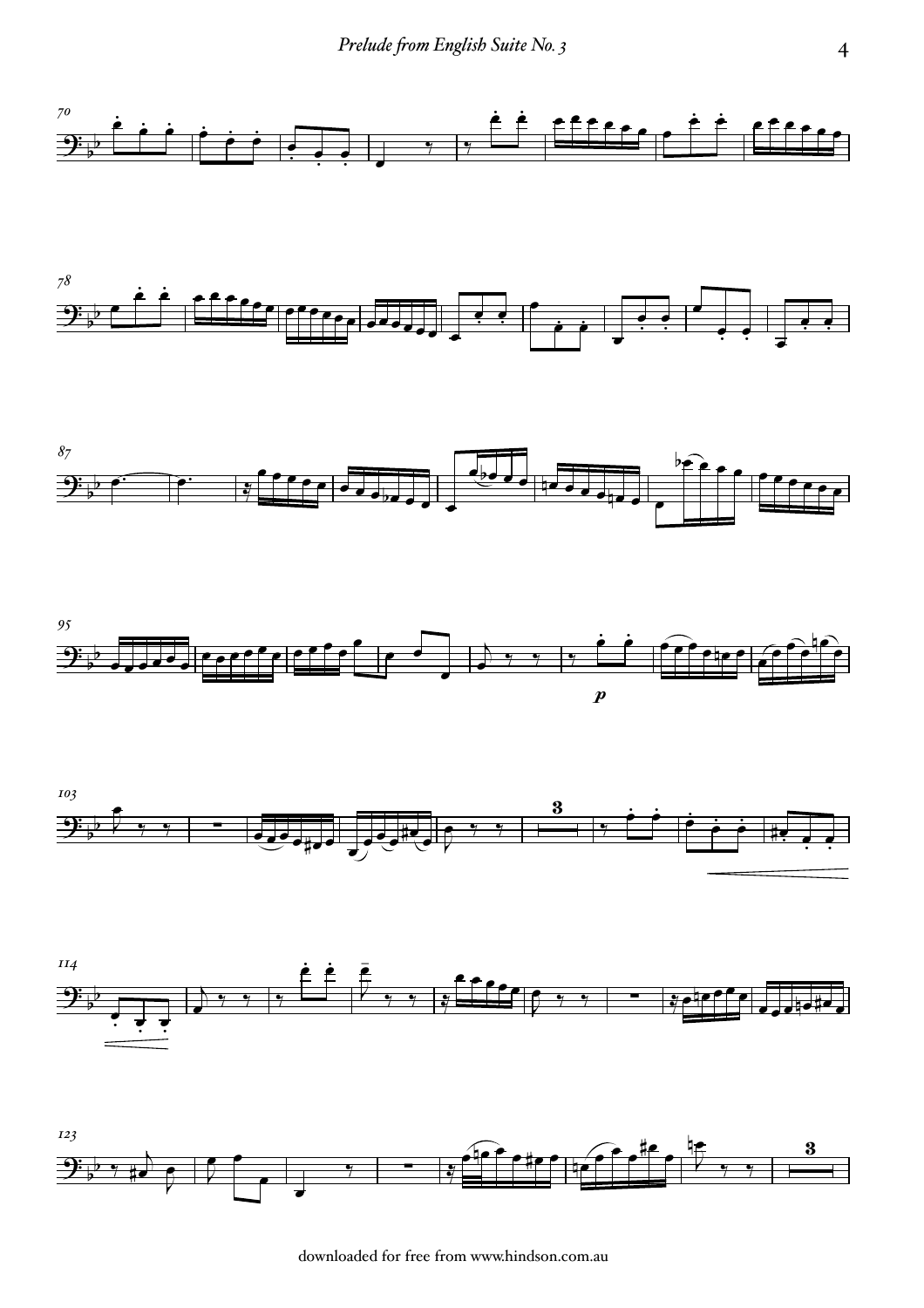

















downloaded for free from www.hindson.com.au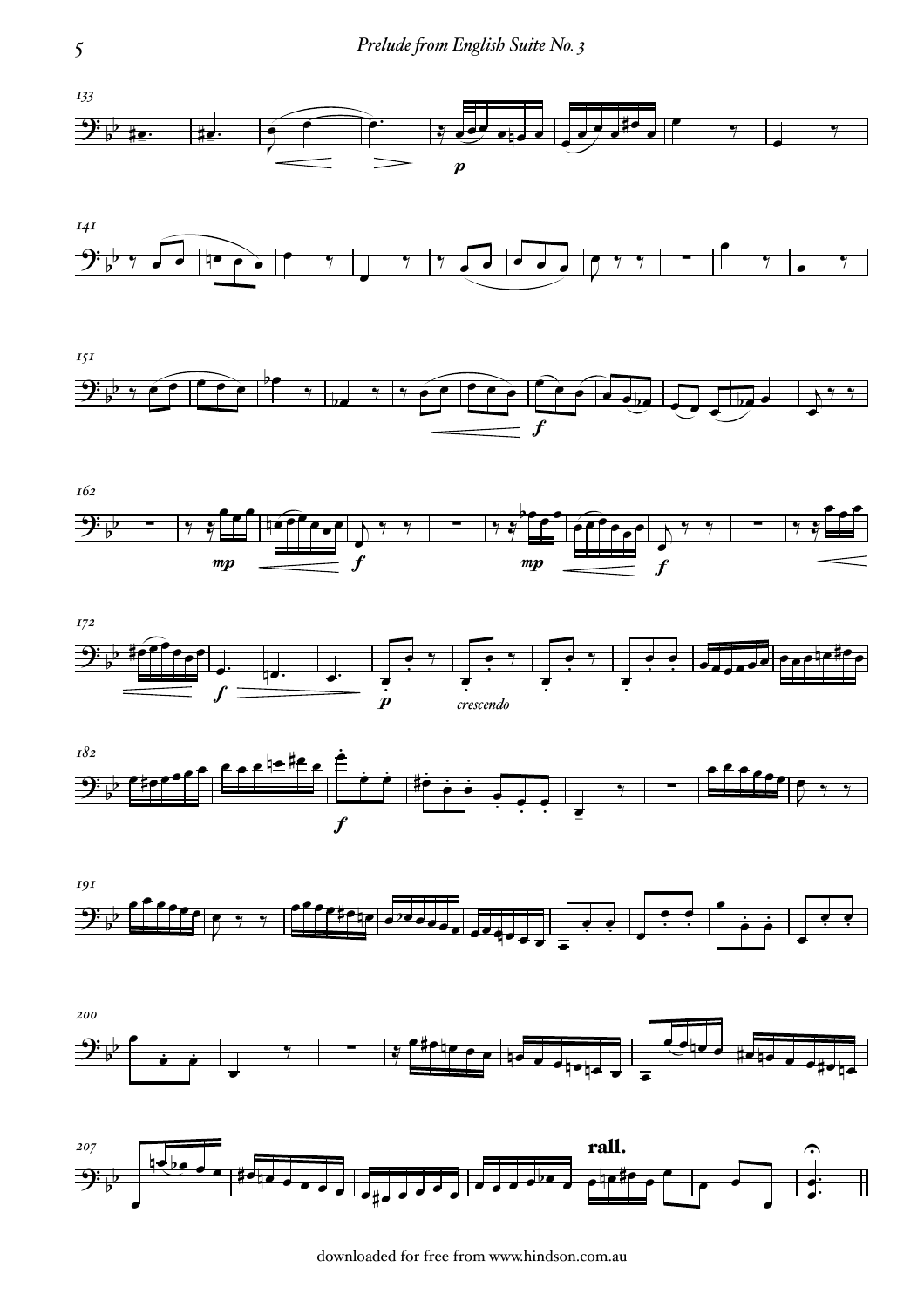*Symphony No. 5 in C Minor, Mvt. 1*



downloaded for free from www.hindson.com.au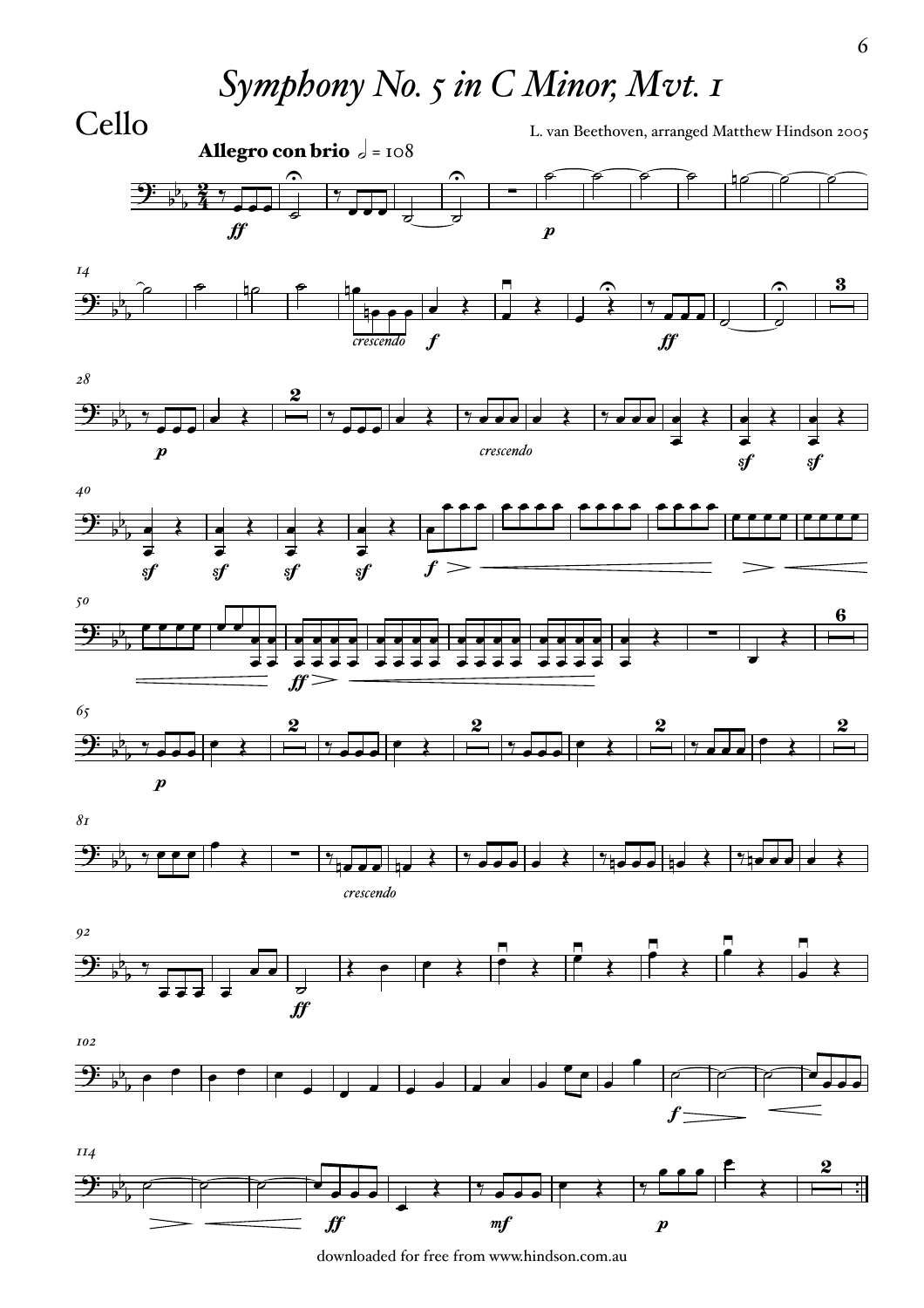

downloaded for free from www.hindson.com.au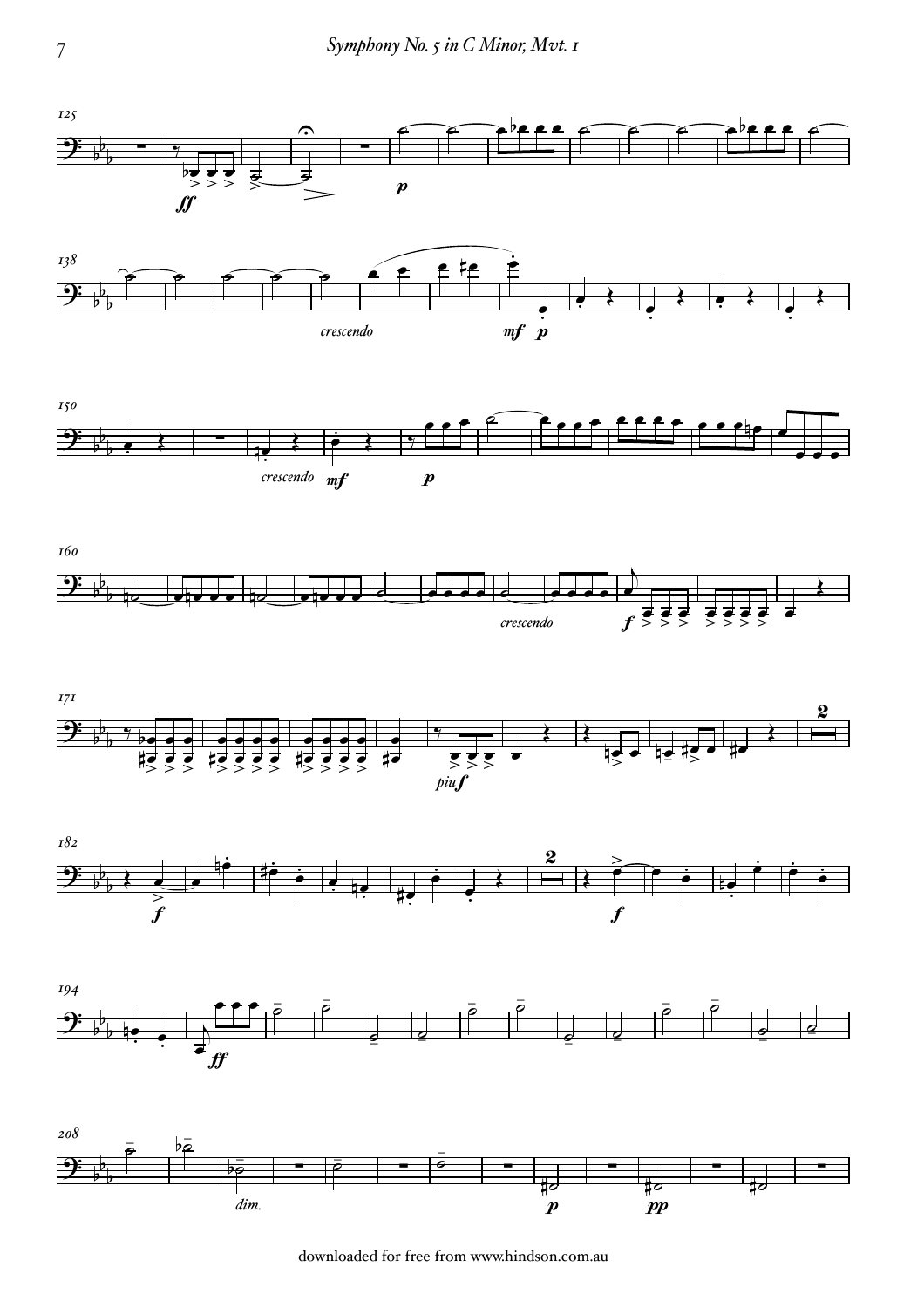











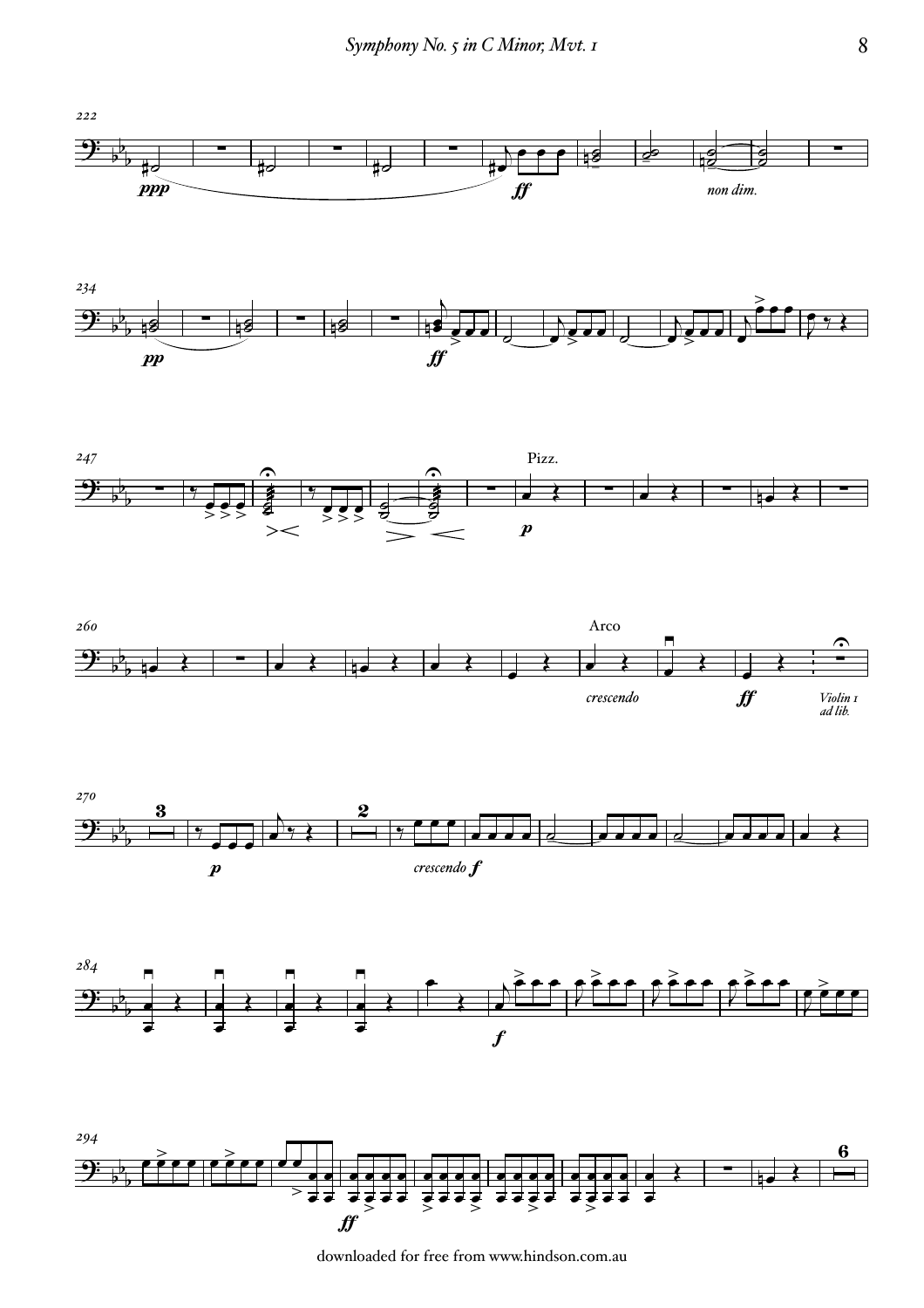















downloaded for free from www.hindson.com.au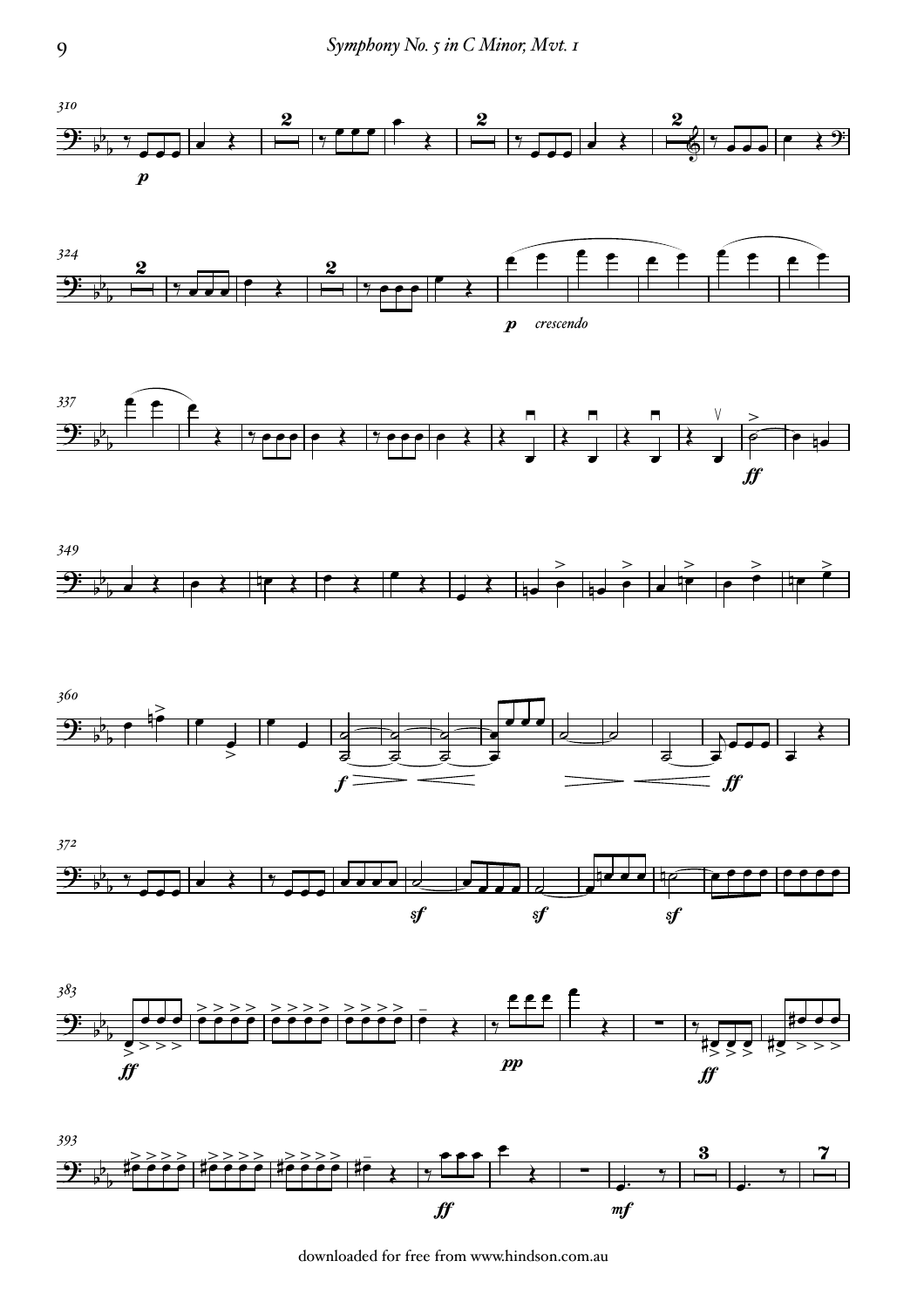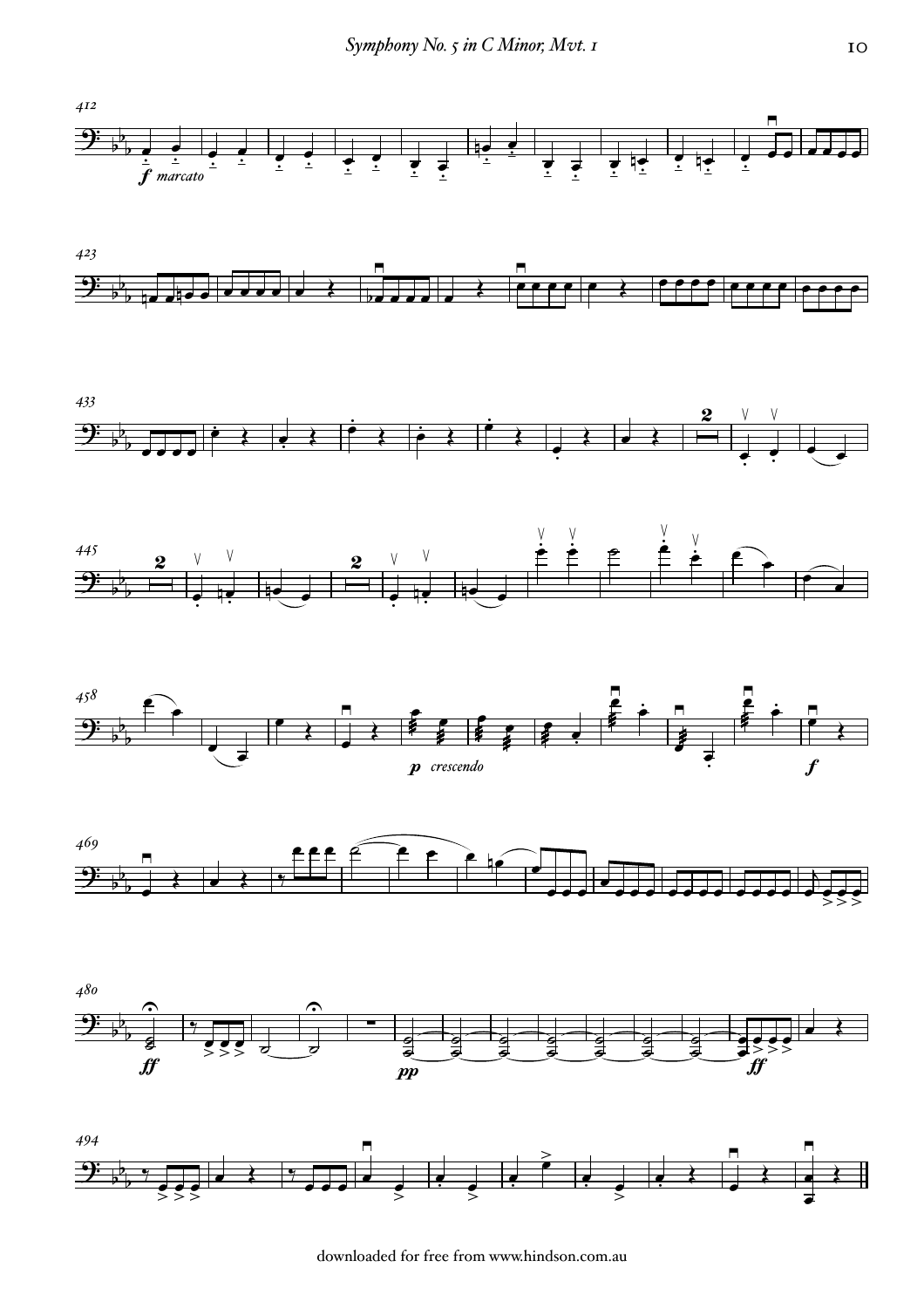Cello L. Delibes, arranged Matthew Hindson 2004













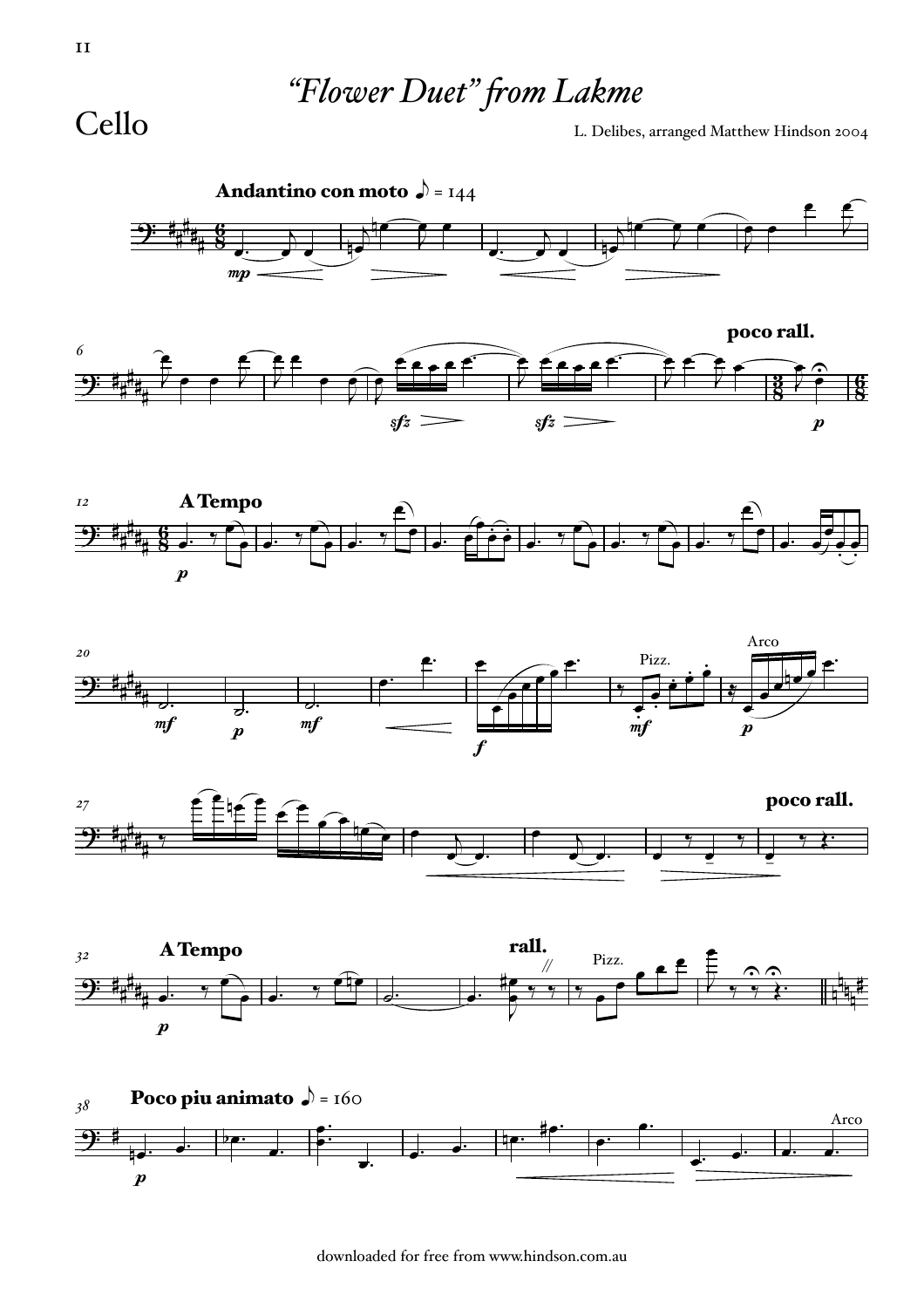











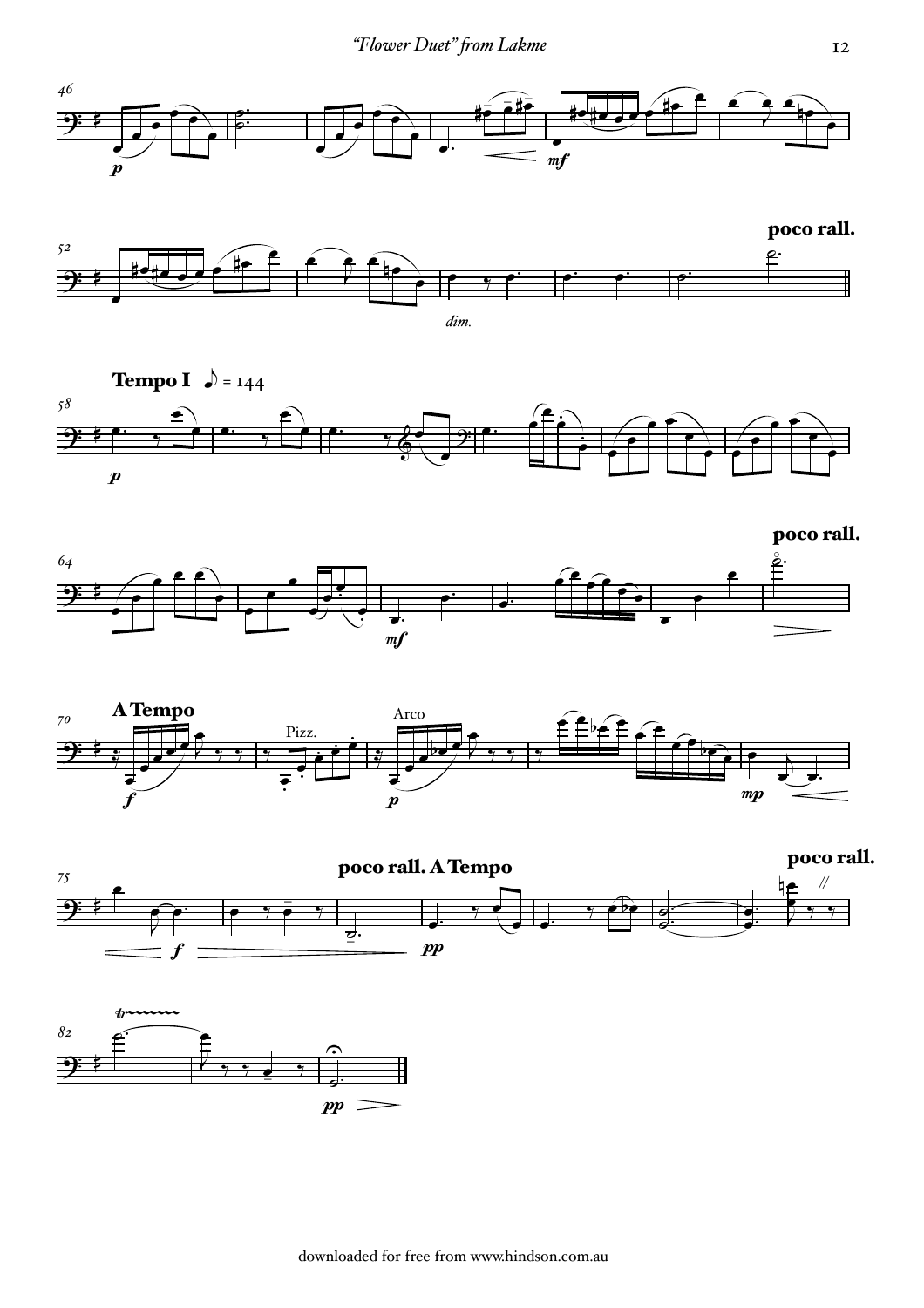### *Für Elise*

Cello L. van Beethoven, arranged Matthew Hindson 2004

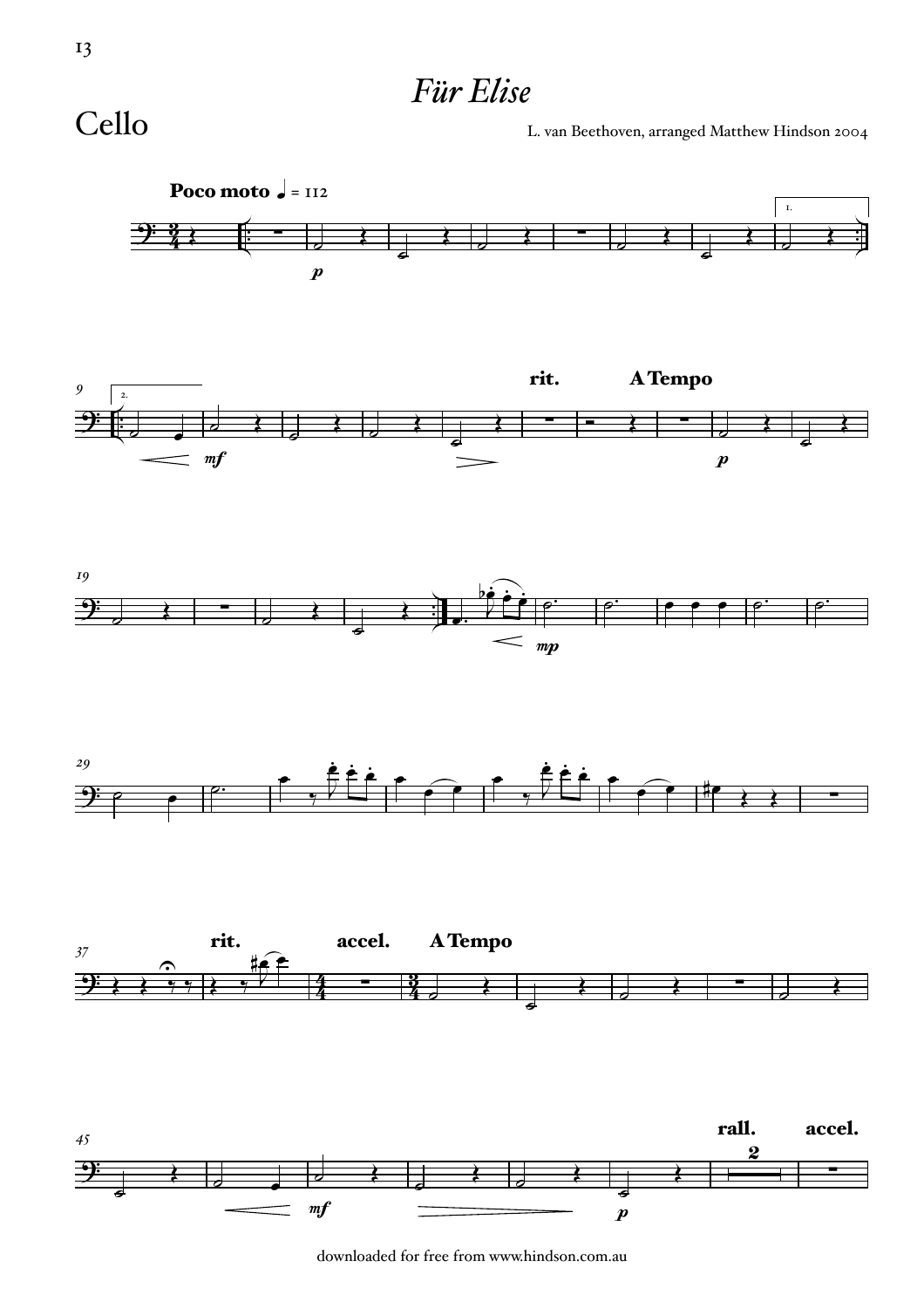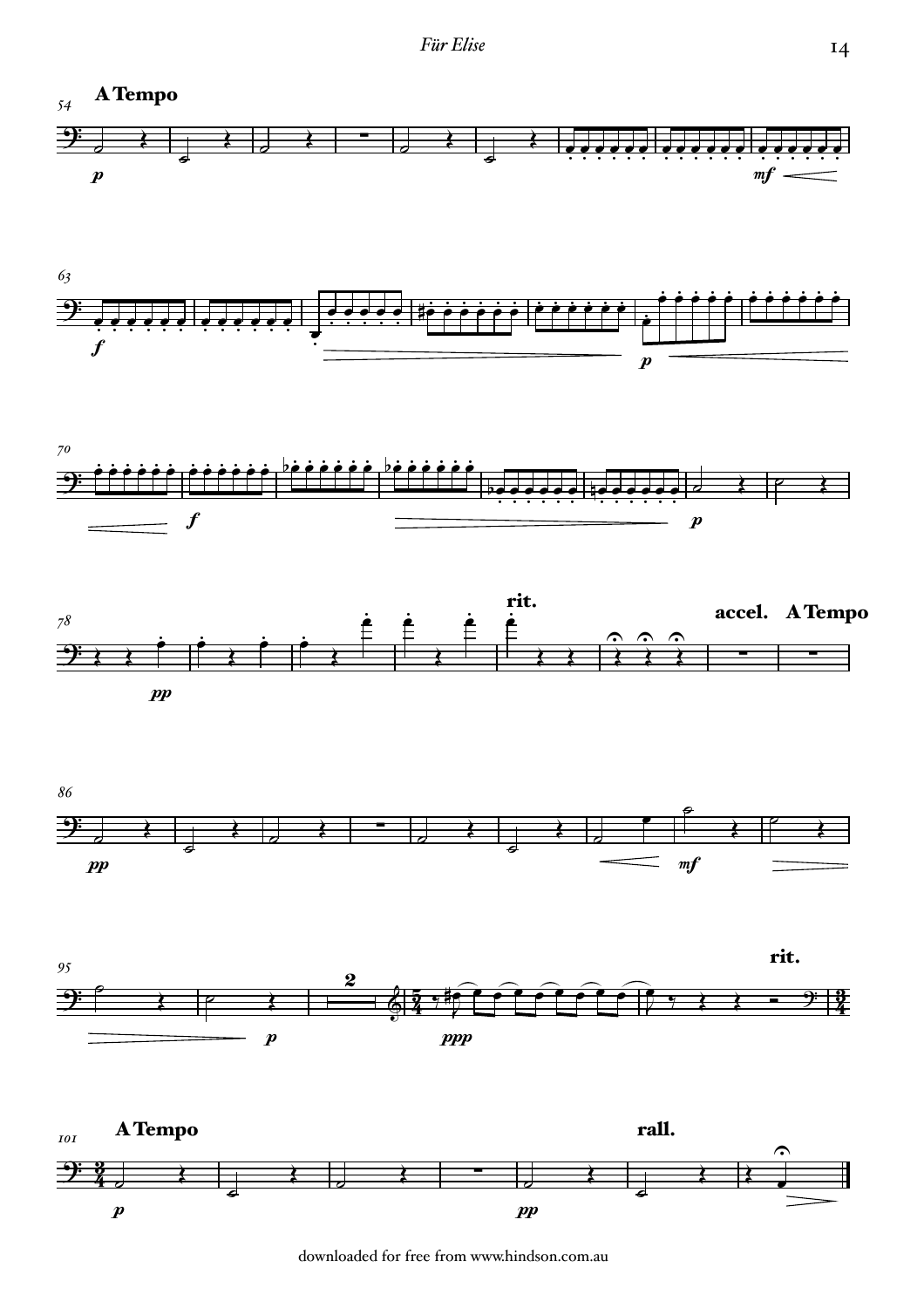Cello E. Satie, arranged Matthew Hindson 2004



downloaded for free from www.hindson.com.au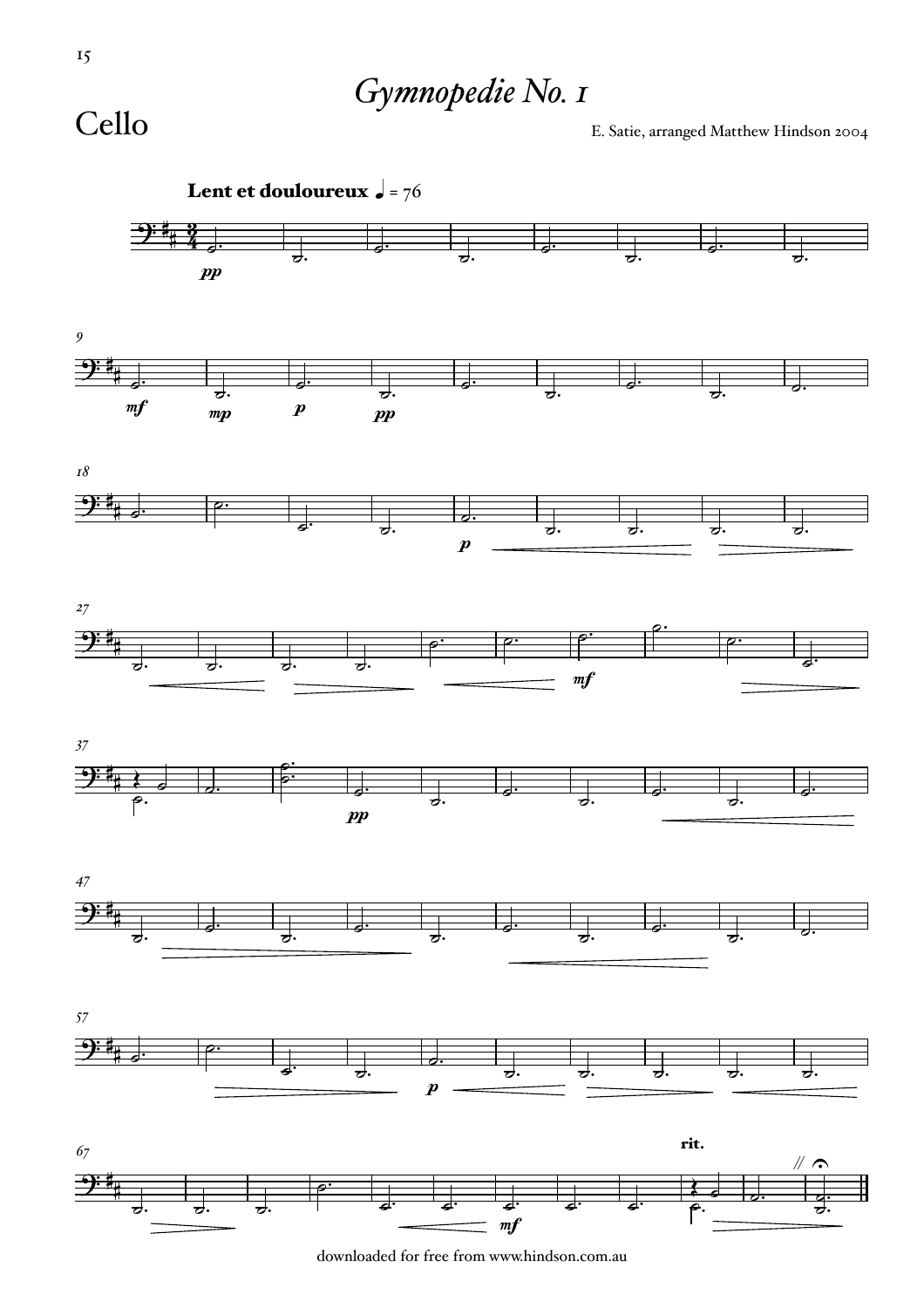## *Symphony No. 77, Mvt. 4*

Cello F. J. Haydn, arranged Matthew Hindson 2005



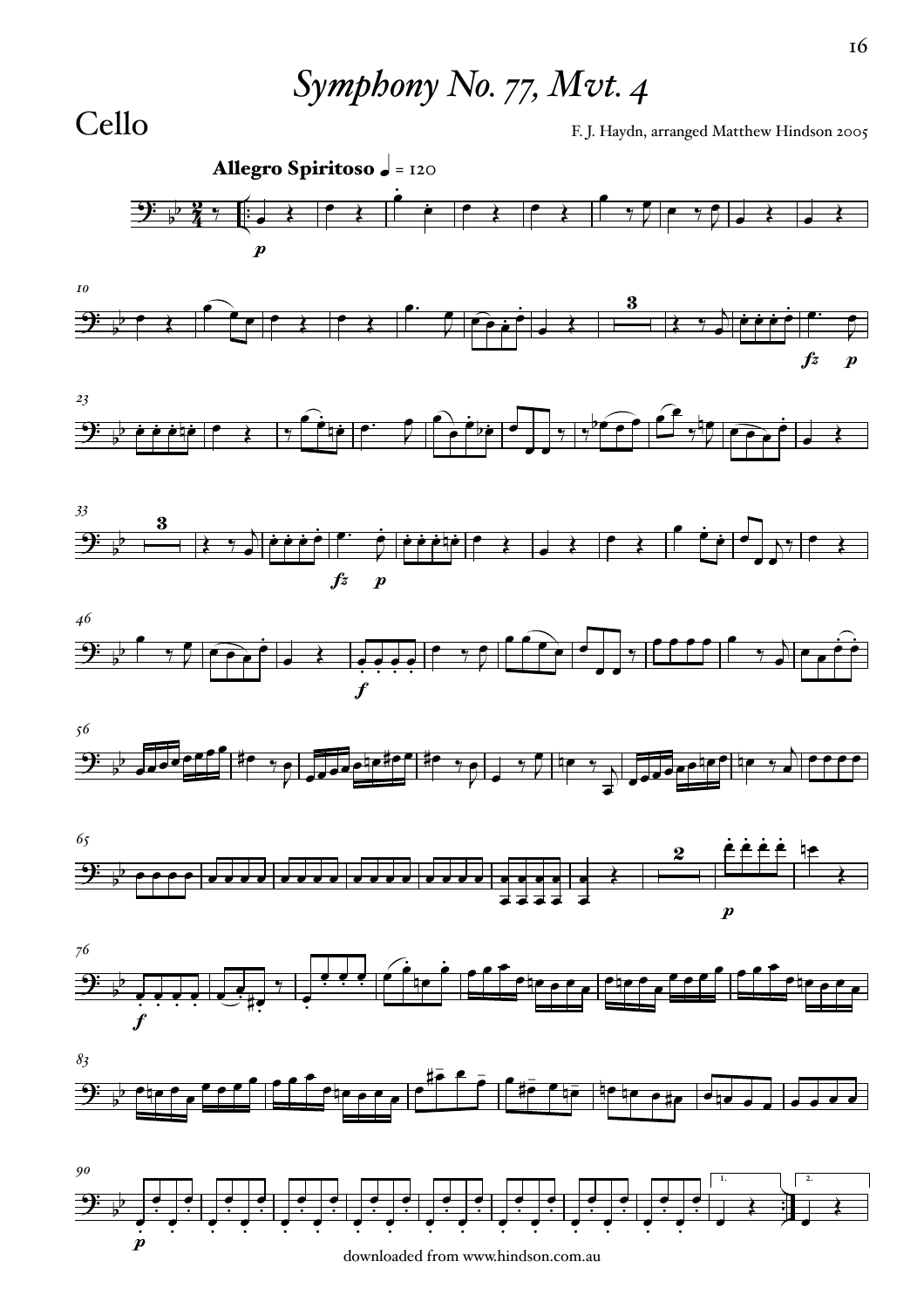



















downloaded from www.hindson.com.au